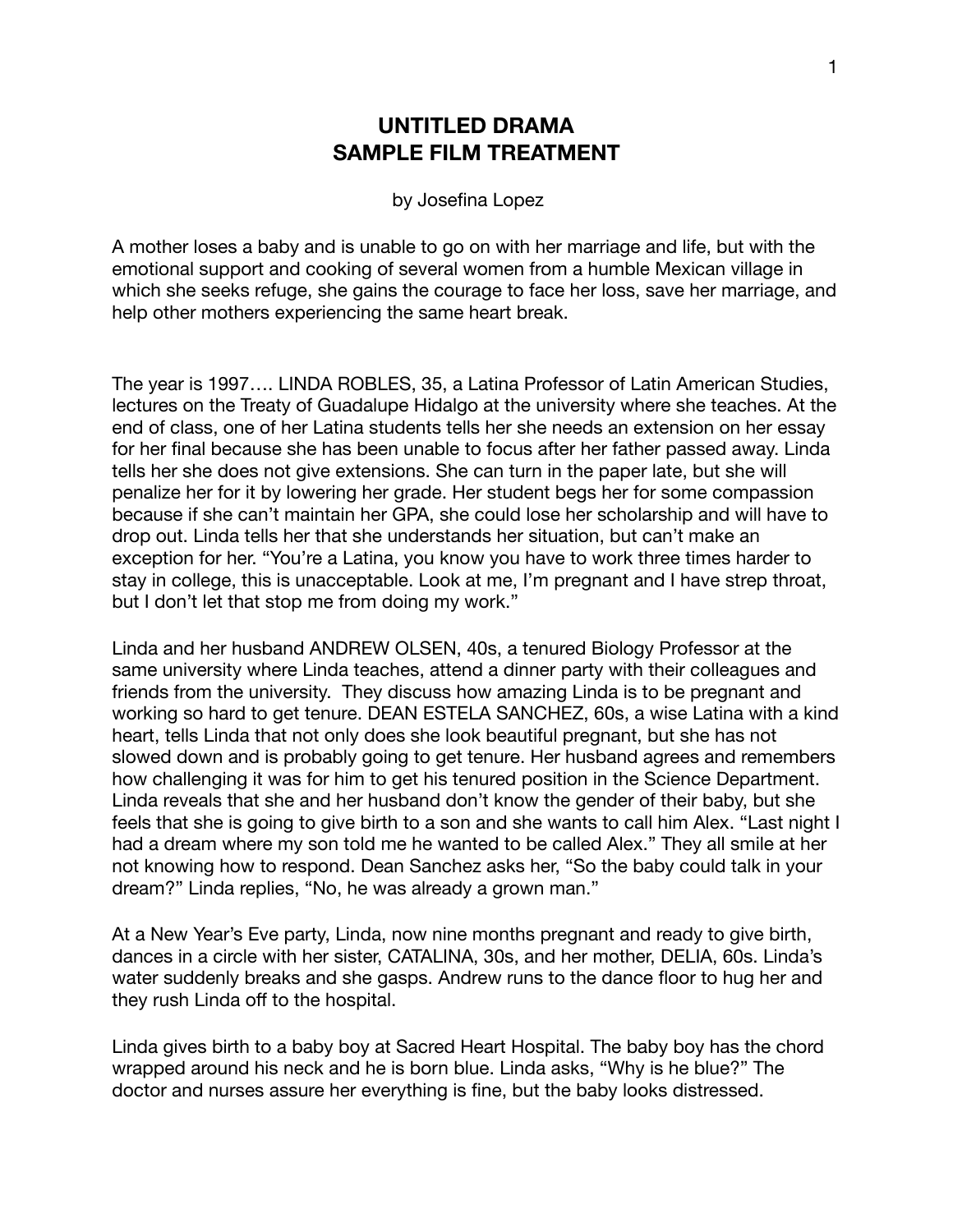At the hospital Linda takes a selfie with her husband and her baby, her mother and sister, and posts it on Facebook to inform all her friends and colleagues about Alex's birth. All her friends give her 'likes' and congratulations.

Linda takes the baby home, but a few days later the baby has a seizure. They rush the baby to the hospital and they discover the baby suffers from a condition called Tetralogy of Fallot; one of his arteries did not develop when she had strep throat. The Doctor informs her, "There's nothing we can do. Your baby will only live two or three weeks, but he can die at any second." Linda hugs her baby tightly and cries, "No, no, no, he can't die!" Time passes and Linda is still holding him and refuses to let go of him. Andrew tells her, "Come on, let's go home. You haven't had any sleep. Look, he's going to die. We can't do anything about it. We have to let him go." She snaps back at him, "No, didn't you hear he can die at any second. I can't leave Alex alone, he needs me. I will not let him go!" Andrew shakes his head and leaves frustrated.

The pediatric intensive care unit (PICU) contains all the babies born with medical conditions. Linda is always there holding her baby and caressing the other babies. Linda asks the nurse, "Where are the mothers of all these other babies?" The Nurse sincerely replies, "Well, some of these mothers have other children to tend. Some mothers are single or teenage mothers who don't want to be here when they die."

Linda falls asleep in the PICU. It is night and no one else is around. She wakes up and sees a Priest standing over her. Linda stares at him and he sits next to her. "How are you doing?" he asks kindly. She doesn't really want to answer him. He tells her, "I'm Father O'Malley. I just want you to know you are not alone. You are doing a fine job of looking after these other babies too. Just know that no matter what happens, you are going to be all right." Linda nods and smiles. "You have a good night my dear child, you will be all right." The next morning she asks one of the nurses when Father O'Malley will be returning. The Nurse tells her there is no priest working at the hospital and she's never heard of Father O'Malley. Linda tries to explain to her what happened last night, but the Nurse looks at her with concern shaking her head. A short time later Andrew shows up also worried for her mental state. "The doctor and nurses are concerned you are not well. You have been here for more than two weeks without sleep." Linda angrily replies, "I swear to you I saw that priest. I'm not imaging things, so don't look at me like I'm going crazy." Andrew tells Linda she has to come home. Linda accuses him of abandoning the baby and her. Andrew tells her that he's not. He just has to move on and take care of the household. He's trying to be a good provider for her. Linda tells him, "Stay with me and be here for me. That's what I need right now." Andrew shakes his head and tells her he wants to be there for her, but he just can't, and he leaves.

That night, the baby takes his last breath in Linda's arms. She yells for the nurses, but the baby dies. Linda goes into shock. She is numb and can barely stand to be at the funeral. She cries when they throw dirt on the grave. Linda becomes outraged when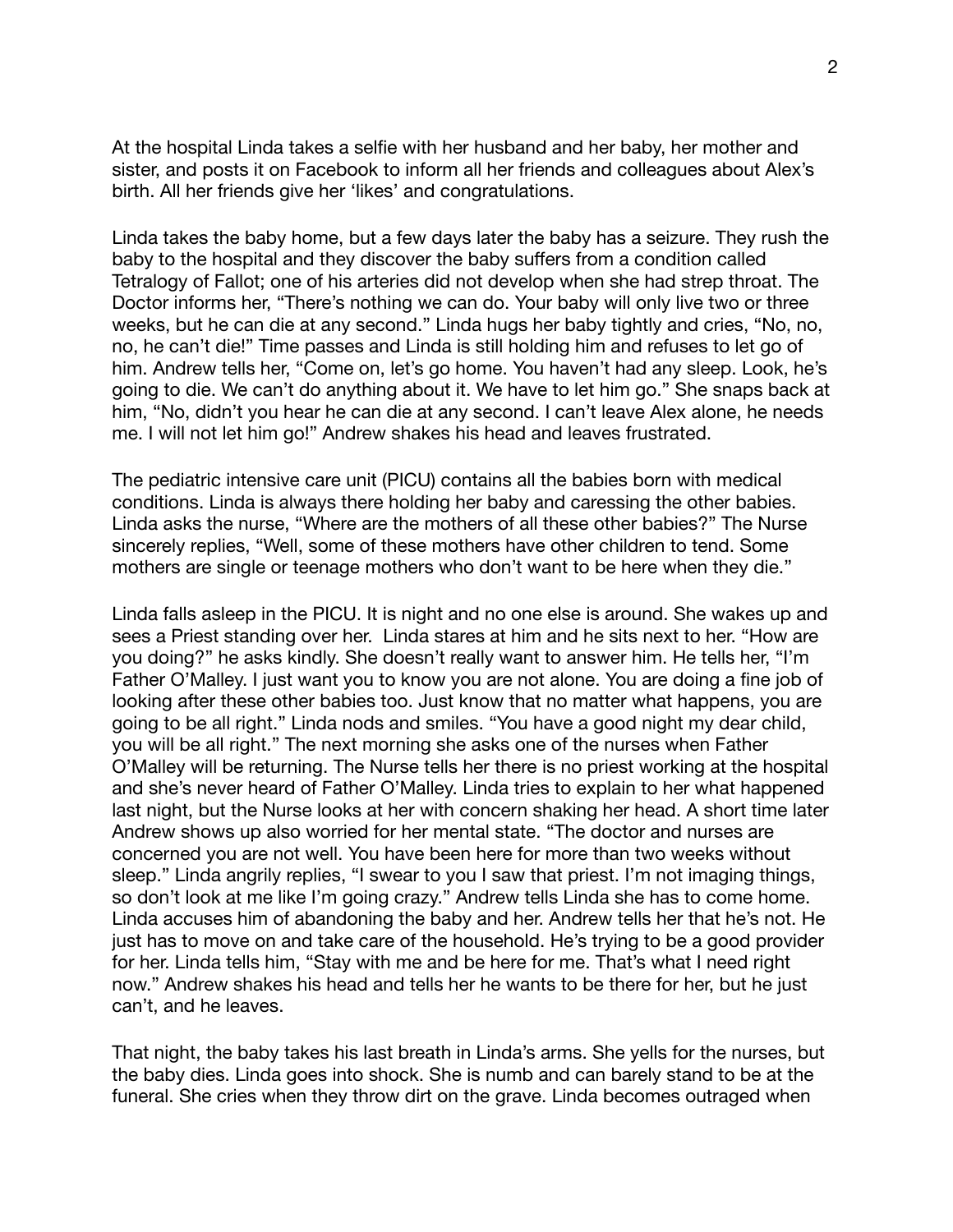she comes back to her senses and realizes only her husband, sister, and parents came to the funeral. Linda sees that she has several posts on her FB with condolences for her loss, but none of her so-called friends and colleagues came to the actual funeral to be there for her. Linda loses it and sends out an angry post on Twitter and Facebook calling everybody a phony, and that they should all go to hell.

Linda's mother and her sister Catalina try to cheer her up, but she refuses their emotional support. She locks herself in her room and doesn't want to talk to anybody. Her sister Catalina tells her she knows how to help her. She suggests they go see her trusted friend Jules, a medium who might be able to communicate with babies' soul. Linda dismisses that idea as "stupid." "You must think I'm crazy for suggesting that."

Linda goes to the cemetery every day and sits at Alex's gravesite. The groundskeeper has to remind her every day that it's closing time. One day there is a fresh unearthed grave next to Alex's gravesite that reveals his coffin. Linda touches the dirt and little by little unearths more of the coffin. The groundskeeper sees her and asks her what she is doing. She whispers, "I just need to see him one last time." He tells her that's not possible and asks her where she works, and if he can call anyone to come get her.

Andrew finds out from the groundskeeper what she was trying to do and he tells her that she needs to go see a psychiatrist because she needs help. "I just wanted to see him one last time," she explains. He begs her, "You need to get on medication because you're depressed and not thinking straight. You can't let this break you."

Linda is called in to see Dean Sanchez at her office. Dean Sanchez has a beautiful office with pre-columbian art and a desk with a beautiful picture of a small Mexican village on her desk. Linda notices the picture and asks her about it. Dean Sanchez tells her she was born in La Jolla, in the state of Jalisco, but she left when her parents moved to the U.S. for a better life. She remembers how beautiful it was. She visits her aunt, who still lives there, on occasion. After the small talk, Dean Sanchez tells her that she got a call from the grounds keeper at the cemetery who was concerned about her mental state. A red flag went up for her when she saw Linda's nasty social media post after the funeral. "Linda, I believe in you, so I won't hold these things against you, but you do need time off to mourn and regroup. Take the summer off and I can get someone to cover your class. Go get fresh air, get away from social media, and just focus on getting back to you. I want you to get tenure. I need you to rest and get well so I don't have to let you go." Linda replies, "I don't know where to go. My husband has to teach this summer and I can't travel alone." Dean Sanchez tells her she is welcomed to go to her pueblito. She can stay with her aunt, who would be happy to host her. They will take care of her and she can do nothing but be with nature. Dean Sanchez tells her, "There's a beautiful river close by that is so serene. You'll love it there." Linda asks her, "Do I really have a choice?" Dean Sanchez replies, "Yes, you can choose to continue being a mess and ruin your academic career or you can go rest. Think about it."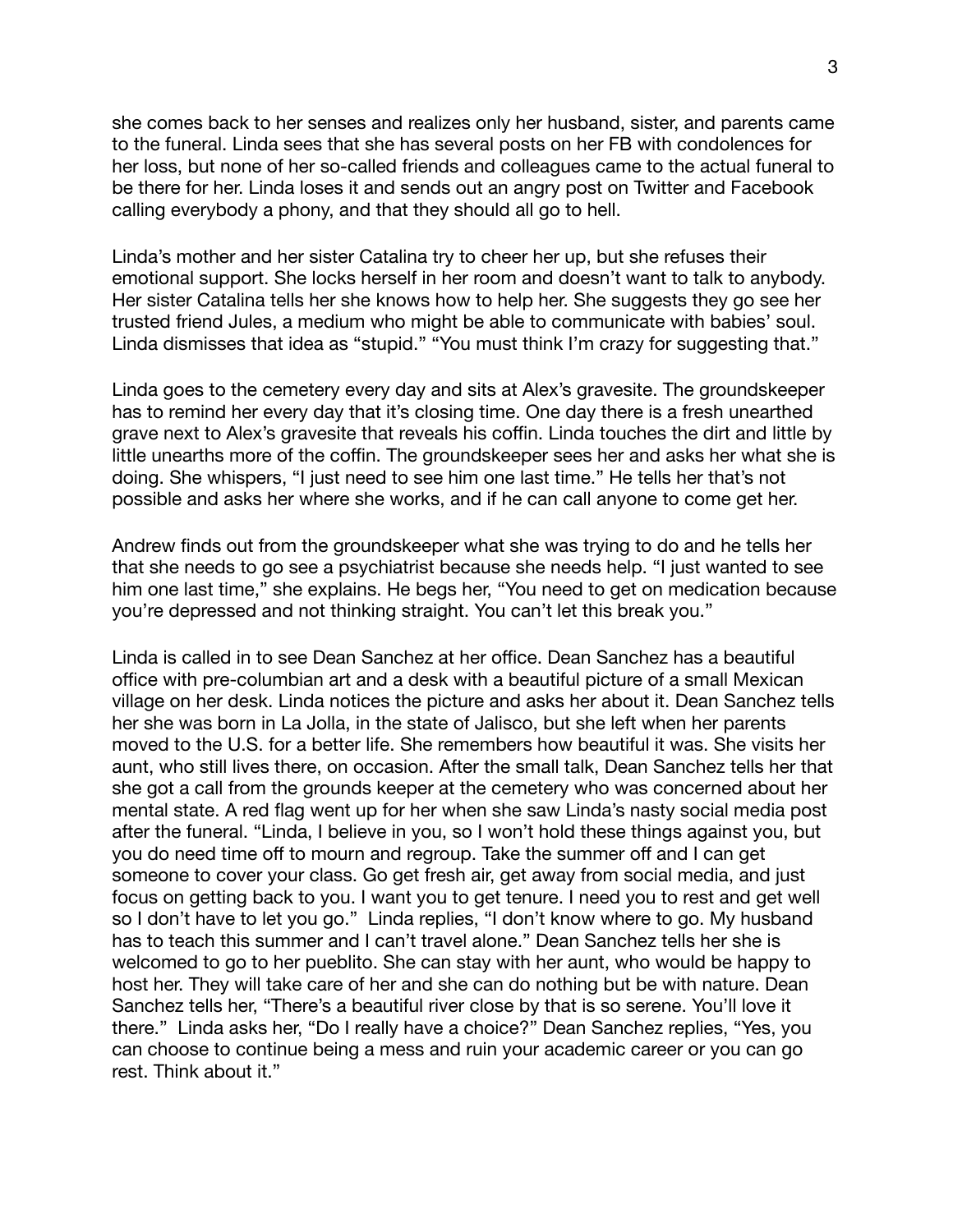Linda goes home and finds her husband has made a candlelight dinner for her. Linda plays along trying to appreciate his efforts to cheer her up. They finish dinner and he tries to kiss her and romance her to the bedroom. He whispers to her, "Let's have another baby." She pushes him away outraged. "Don't you get it?! Alex died and I lost a little piece of my soul! We are never going to replace him. You are not going to pretend like he didn't exist." He angrily replies, "I am not pretending he didn't exist. Alex is dead. He's gone. You have to get over it and move on. You can't keep crying and talking about him anymore." She snaps back, "I can't stop crying and I can't move on. I just can't get over it. I will never get over it!" He yells back, "Alex is dead, there's nothing more we could have done. You can't die with him." Linda yells, "I already died… I want to die. I just can't go on." She breaks down crying. He guides her to bed and she falls asleep crying.

In the middle of the night Linda gets out of bed, takes her purse and a few belongings and leaves her house. Linda arrives at the airport in Guadalajara, and a man named PORFIDIO SANCHEZ, 60s, lanky with a big moustache, picks her up and drives her to La Jolla. Linda is taken to Dean Sanchez's aunt's house up in the mountains in the middle of nowhere. Linda's cell phone does not work. No one has wifi, Porfidio explains. "There is only one telephone in the only mini-market in town, but it's too expensive to make calls, so hardly anyone uses it." La Jolla is a colorful town full of indigenous Mexicans dressed in traditional clothes and lots of regular Mexican campesinos (farmers).

Linda meets ANGELA, 70s, the matriarch of the Sanchez family, who instantly hugs and kisses her. She escorts her into a humble compound made of several small houses called "chosas." Angela explains how all of her brothers and sisters live in the same compound with each family living in a small chosa. The outdoor kitchen covered with an aluminum roof is a communal kitchen where everyone gathers to eat. The women cook for the men first and then after the men eat, the women eat. Linda will be staying with her, and Angelea has prepared her room. Linda's room is made-up of a corner in a bigger room, with curtains as walls. Linda is shocked and asks, "This is my room? But there are no walls." Angela says, "All our houses are one big room and we use curtains to divide the rooms, that way we can configure it however we like so that everyone fits." Angela excuses herself and goes to cook. When she returns to get Linda for dinner she refuses to come out and just wants to rest.

Linda refuses to come out of her makeshift room for several meals. She finally has to go to the bathroom and goes to the communal kitchen to ask where the bathroom is. FIVE MEXICAN WOMEN cook and laugh and joke around until they stop and see Linda. The women stare at Linda like a rare bird. Angela introduces Linda to the women. ROSA, 30s, a happy go lucky lady making tortillas by hand, waves at her. ELVIA, 40s, a short woman cutting cactus, smiles and nods. MARIANA, 30s, skinny with a long braid, plucking out the feather of a recently-killed chicken, tells her "Hola, bienvenida." JUANITA, 20s, shy and pretty, roasts peppers over the fire, nods to her. DOLORES, 60s, a quiet woman, washing dishes, turns and waves with one hand.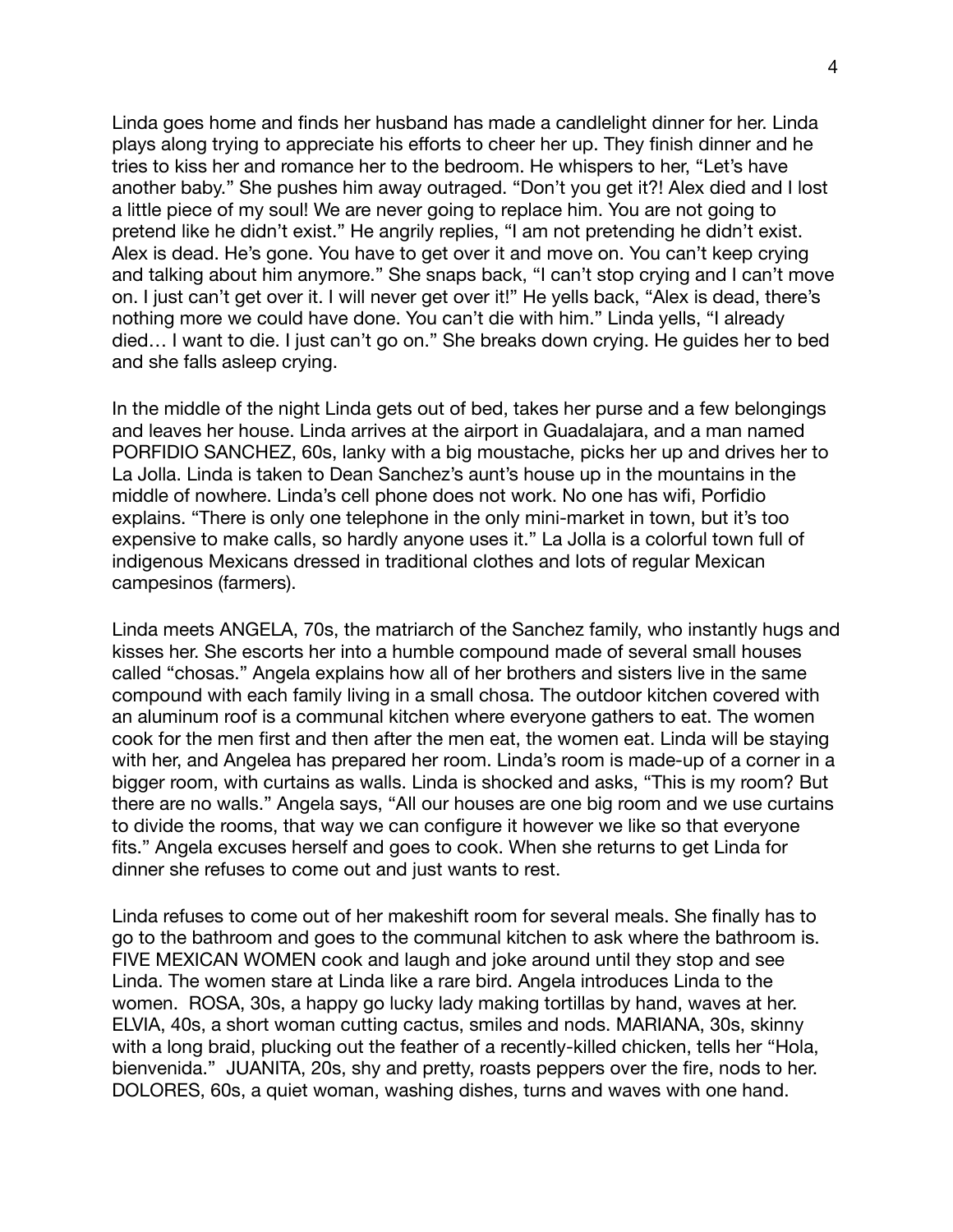Linda tells them "Nice to meet you. Where is the bathroom?" They point to the bathroom and give her a stick. "What's this for?" Linda asks. "To scare away the snakes and the frogs." Linda does a double take thinking they are joking. She asks one of the ladies to come with her. Dolores volunteers and takes the stick.

Dolores goes into the bathroom which is an outhouse with only a curtain for a door. She lifts up the sticks revealing she is missing a hand. Linda tries not to stare at her missing hand, but can't help but notice. Dolores scares the few frogs in the bathroom and catches a large snake with the stick. Linda screams, "Where are you taking that snake?" Dolores replies, "To the kitchen to cook it. You ever had snake? It's delicious." Dolores laughs and walks away leaving Linda to fend for herself.

The next day Linda joins the women for breakfast and sees how the women dutifully and quietly feed the men and prepare their lunches for their work. The men take off to the fields and the women go back to being jovial and playful like little girls.

The women invite Linda to join them at the river to do laundry. Linda doesn't want to go, but they joke about her being a princess. The women teach Linda how to do laundry by hand in the river. They teach her how to feed chickens, plant seeds, harvest herbs, etc. They try to teach her how to do embroidery, but she's so bad at it, they laugh at her. The women have a great time making fun of her in a loving way.

One morning they invite Linda to get up and cook. She's exhausted from all the work she's been forced to do and doesn't want to get up. They joke with her and get her to come to the kitchen. They invite her to cook her favorite dish, and she tells them she does not like to cook. They ask her, "Your husband married you knowing you don't cook?" Linda replies, "Yes, he married me because he was impressed with how smart I am." "So what do you like to do?" Rosa asks her. Linda looks at them and smiles, "I love to teach. I love learning history and reading history books." Mariana tells her, "You are so lucky you grew up in the U.S. and got to go to school." The women tell Linda her life has been easy compared to theirs. Linda replies, "You may think growing up in the U.S. was easier, but I left Mexico when I was 13 and it was hard having to start over and learn a new way of life. I studied English, but I have a thick accent, so the gringos made fun of me and assumed I was dumb. I had to work three times harder to graduate from high school and college." Juanita asks Linda if she can teach her how to write her name. Linda realizes that none of the women know how to read or write, and she teaches them to write their name. The women light up with joy when they see their name on a piece of a paper.

The next morning Linda wakes up early and prepares the corn so they can take it to the mill to turn it into masa (corn meal). On the way to the mill she sees homeless women on the street, including a deaf-mute woman, and the town prostitute. Women without men in this town are considered worthless. Linda is taught by Rosa how to make tortillas by hand and hears her sad story of how she almost killed herself because her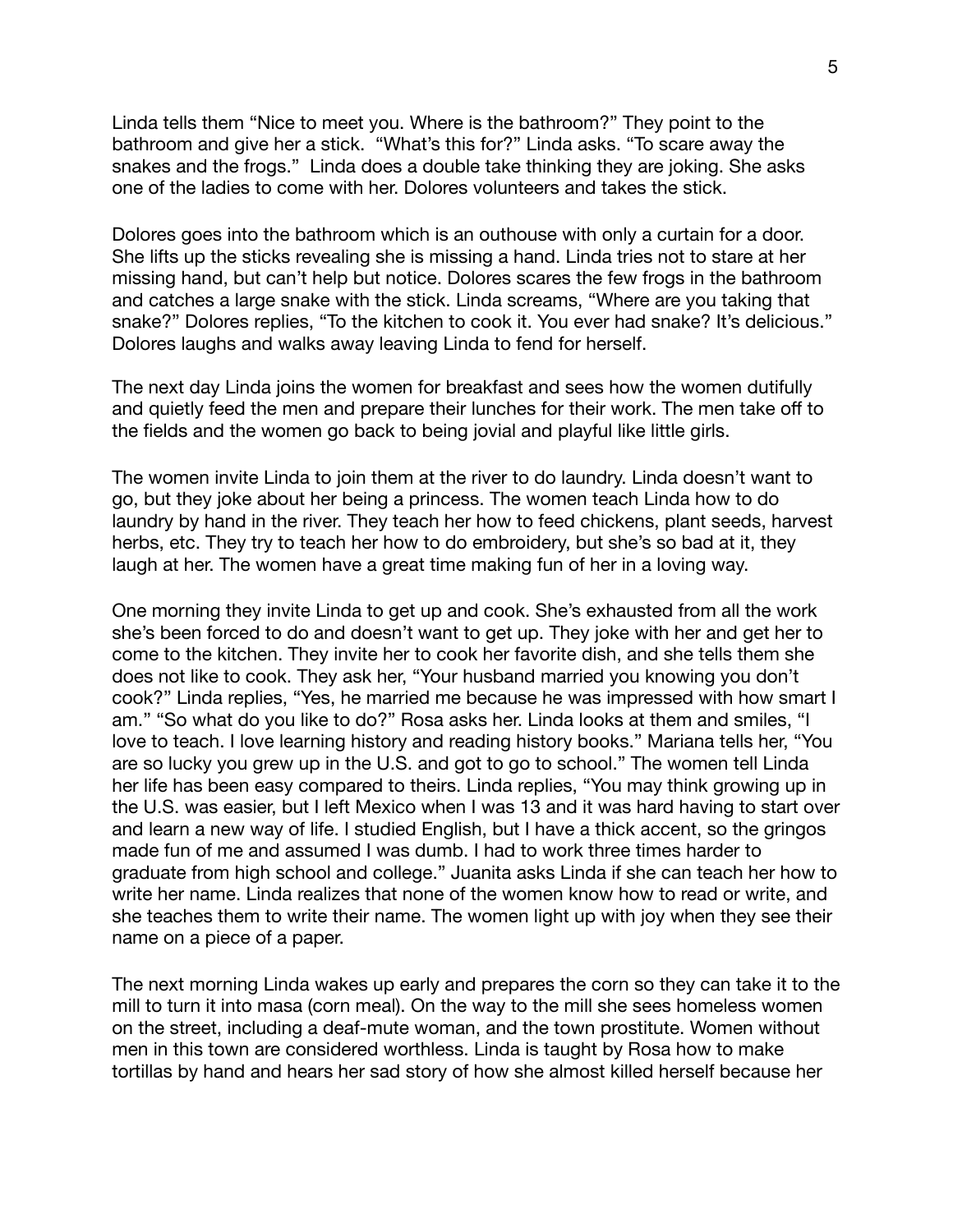uterus stopped working, and she keeps having miscarriages, so her husband resents her and cheats on her to punish her.

Linda is taught how to make cheeses by Elvia, who shares her tragic story of how she was molested. She tells dirty jokes all the time so she can get over it.

Linda is taught how to make mole by Mariana, who shares how she was forced to get married at 14 and had several miscarriages and lost two children. Linda realizes that these ladies love to play like little girls because they never had a childhood. They have always had to work.

One day they visit the makeshift cemetery for the Sanchez family in the mountain, bringing flowers and food. Linda discovers that all the women have lost children too. All the women sit at their children's gravesite and talk to their children without shame or embarrassment. She realizes that these women have so much love and joy in their heart, despite their tragic life.

One day Linda is told her father is calling her. She runs to the mini-market and is disappointed to discover it's Andrew. She was hiding from him and he found her. He begs her to come to her senses and come back home. Linda angrily tells him, "You and I no longer have a home. I am not coming back. As a matter of fact I want a divorce." She hangs up.

Linda has to fly out the next day, but she is still too sad to leave. Angela asks her, "How do you escape? What makes you happy?" Linda tells them that dancing makes her happy so she decides to teach the women how to dance. They have the time of their life dancing and being little girls.

The next morning Linda tells Porfidio she can't leave to the airport. She's not ready to go back to her life. Linda helps Dolores get the corn ready for the mill. She notices a doll made out of corn husks which belongs to Dolores. Dolores tells Linda that her name is perfect for her because she is so pretty like a doll. Dolores tells her that when she was a young girl she always wanted a real doll that looked like her, but her family was so poor and what little money they had the father drank it away. One day he came home so drunk he had a machete and was going to kill her mother with it, but she got in the middle to protect her and he chopped off her hand.

Linda gets a call from Dean Sanchez asking her why she didn't attend the university orientation for the incoming Freshmen. Linda tells her she needs more time in La Jolla. Dean Sanchez tells her she needs to return by tomorrow or she's replacing her. Linda agrees to go back. The women see her sadness and ask her what's wrong. Linda explains she has to return to Los Angeles. She's afraid to go visit Alex's gravesite. She confesses to the women that she was trying to dig up her son's grave because she wanted to see him one more time and that she's not sure she won't do it again. The women stare at her with compassion and Dolores tells her, "You can't hold on to him or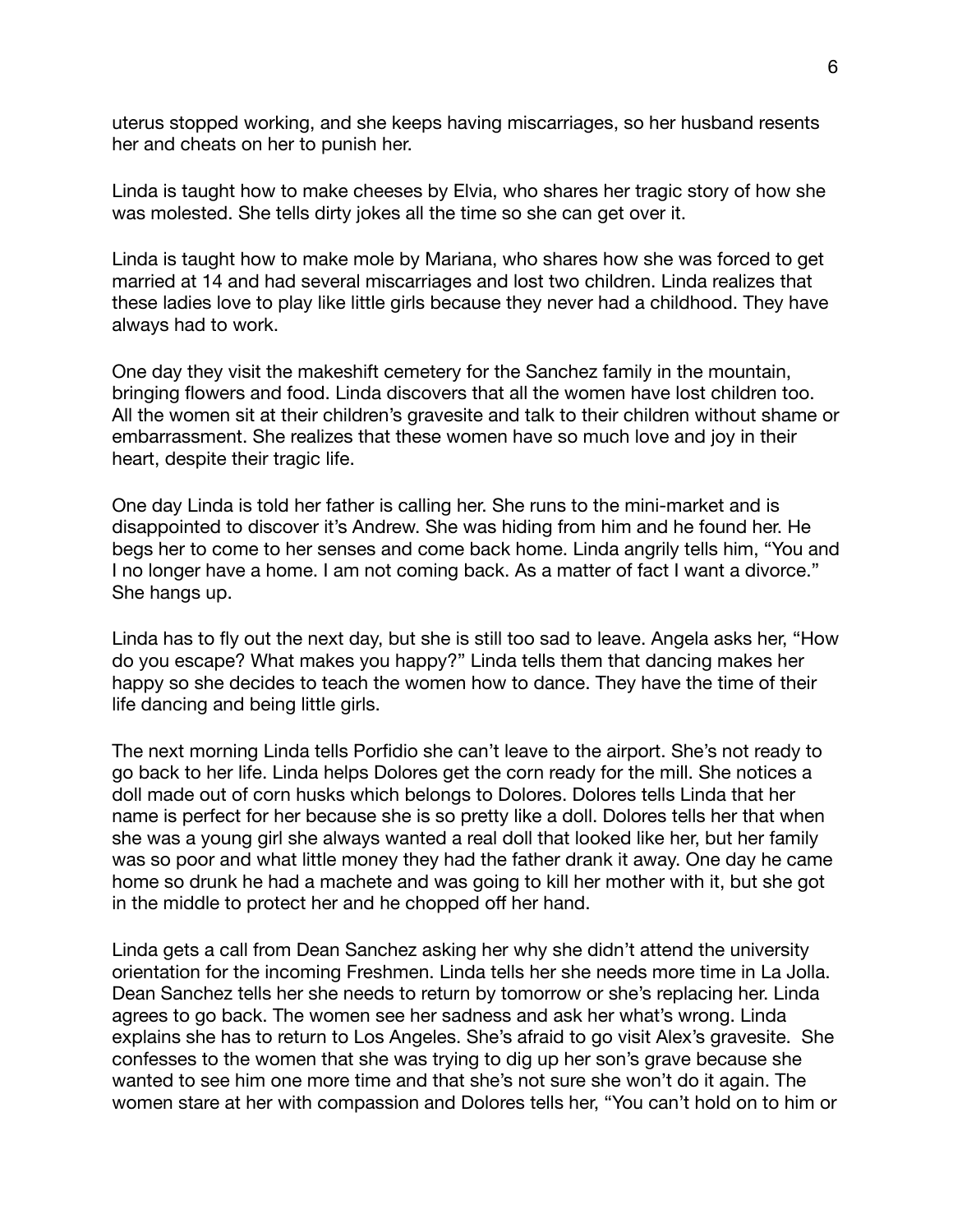he won't get his wings." They all take turns hugging her and making her feel better. Linda tells them, "I don't know what to do." Angela tells Linda, "All the answers are inside of you."

Linda has one last meal with the women and says goodbye to them. She thanks them for feeding her and sharing their stories, and tells them she will never forget them. Linda returns to the U.S. and stays with her sister. Catalina asks her whether she is serious about divorcing her husband. Linda assures her that she can never forgive him for the way he acted when Alex was still alive.

Linda visits Alex's gravesite. She says to Alex's spirit that she is going to let him go. She wants him to move on and get his angel wings. At that moment, Linda feels someone touching her shoulder, kissing her forehead. Linda feels him holding her and she cries from joy. She whispers, "You are here with me, I know it."

One of Linda's professor friends asks to join her for lunch. The professor apologizes for not going to Alex's funeral. Linda accepts her apology and tells her she apologizes for her comment on FB. Linda tells her that she is finally okay. When she visited her son's gravesite she felt him touching her on the shoulder and kissing her on her forehead, and after that she realized that her baby was not in his grave, but is always with her. She can feel him around her. The professor smiles at her, but she doesn't believe Linda is okay.

At the university she passes Andrew in the hallway and he tries to talk to her. She refuses to speak to him and tells him she is going to have her lawyer draw up the divorce papers soon. Andrew accuses her of abandoning him and not honoring her vows. She reminds him that he's the one who emotionally abandoned her and Alex first. He denies it. Linda tells him, "I wish you would believe me… I went to Alex's gravesite and Alex's spirt is around me. I wish you could feel him too." Andrew tells her she's not making sense and needs to get help. Linda tells him, "Stop dismissing what I feel. I know what I feel is real."

Linda agrees to go with her sister to see JESSE MARTIN, 30s, a Medium who is able to connect with Alex's spirit. He tells her that she and her baby's soul made an agreement. He's an old soul and they knew each other in a past life. Linda gets up and shakes her head, "No, you're just making this up. You're just taking advantage of me because I'm so desperate - -" He interrupts her, "Your son is here and his spirit is present… But he is appearing not as a baby but as a man in his thirties and he is standing behind you. He is touching your shoulders now." She cries and says, "I can feel him holding me! That's what I've been telling people and nobody believes me." Jesse reassures her, "Well, he's here and he's smiling. He's saying, 'Don't you remember we agreed that you would call me Alex and that I had to die so you would learn to open up your heart and let in love and compassion?'" Linda cries from joy having an epiphany. She touches her heart and says, "Yes, my heart remembers now. That's right. I wanted to learn the lesson that love never dies and you agreed to help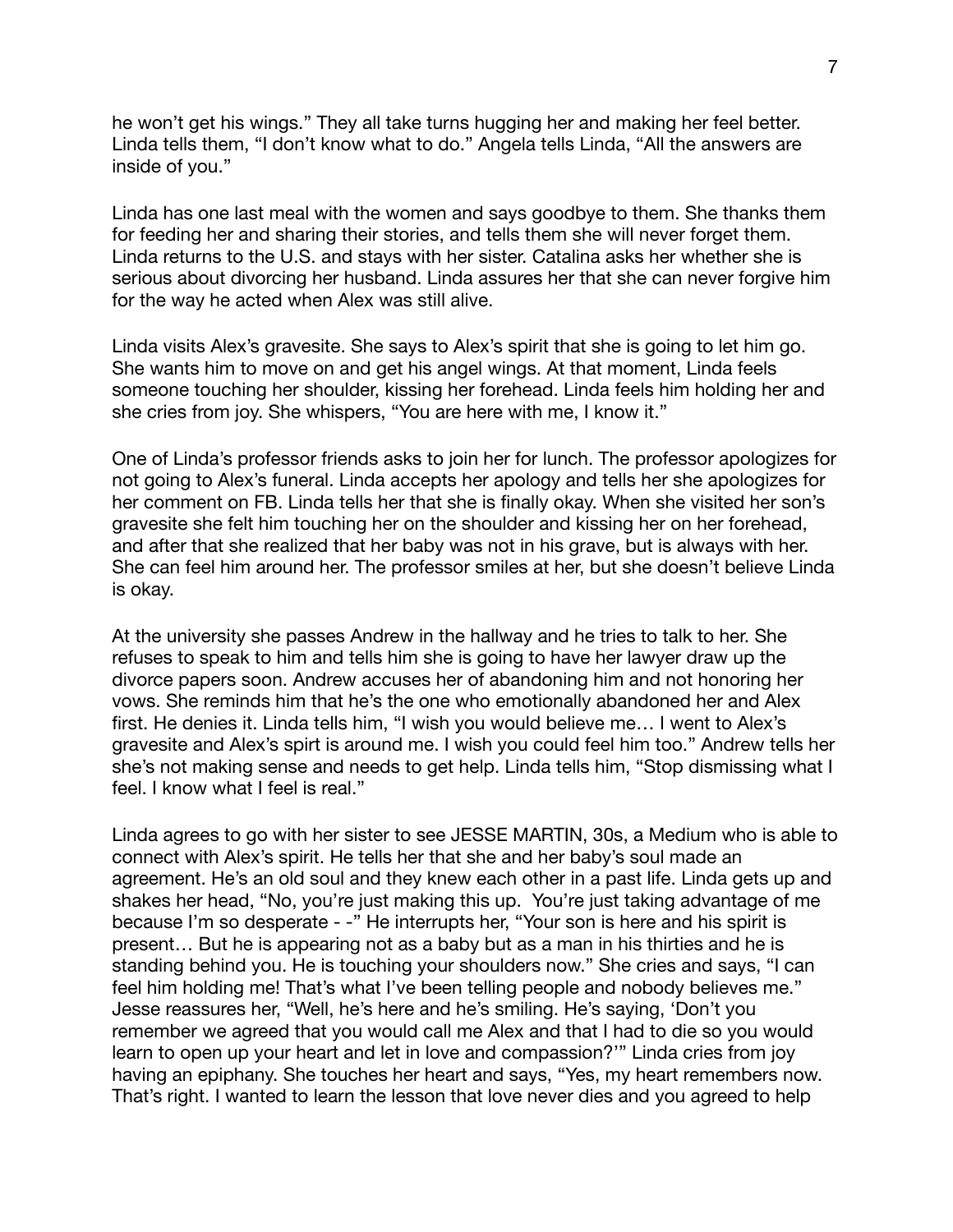me learn it… Thank you. Thank you." Jesse tells her, "He is kissing you on the forehead and is saying to me that he has to go now. He will see you on the other side when it's your time to go." Catalina reaches out to her sister and they hold each other crying.

At the university, Linda meets with Dean Sanchez and several other male professors in a sterile conference room. Dean Sanchez reviews her performance and tells Linda, that despite some hiccups, she is most likely going to get tenure, but they have to ask her some questions that have raised red flags for the review committee. They found out from other professors that she has been telling them that her dead son's spirit is always around her and holding her by the shoulder. A male professor asks her, "You don't really believe that do you?" Linda looks at them and replies, "No, I don't believe that." They smile in relief that she's not crazy. She continues, "I don't believe that because I know it's real. My love for my son is so real that I can feel it." Dean Sanchez tells her, "Think very carefully what you are saying Professor Robles." Linda turns to her, "Dean Sanchez, thank you for letting me recuperate at La Jolla because I got to realize where I really belong, who I really am. I belong where I don't have to apologize for how I feel. I belong at a job where what's in my heart is what matters." Linda gets up and looks at them with love in her heart, "…And it's not here."

Linda walks into the pediatric intensive care unit at Sacred Heart Hospital. She sees a Latina mother all by herself crying over her baby. Linda walks up to her and asks, "How are you doing?" The mother tells her she has not slept and can't let her baby go because she is afraid if she puts him down, her baby will die. Linda tells her, "I will hold your baby so you can sleep for a few hours. I have been through what you're experiencing. I know how you're feeling. No matter what happens, you will be all right." The mother nods and hands her the baby. The mother rests on the bed next to the baby's incubator and Linda walks around with the baby talking to all the other babies born with birth medical conditions and who are going to die.

Linda agrees to meet Andrew at a diner to discuss their divorce. Andrew tells her to give him one more chance. He tells her he does not want to lose her, and that he is willing to believe her. She tells him that she doesn't care if he believes her or not, she knows what is real. What happened with Alex is real. Andrew opens up about how when she left him, he had time to reflect, and he realized that when he told her to "get over it and move on," he was repeating what his mother told him when he was five after his father died. He admits that losing Alex was so hard and painful, he couldn't be there for her because it brought up all the unresolved emotions he had when his own father died. He was not allowed to talk about it with his mother, and he learned to emotionally close down, and he stopped believing in God. He confesses, "Why would God allow the people we love to die?" Linda tells him, "Maybe God allows it because that's one way we know how much love we have for each other. I don't blame God anymore. My love for Alex will never die." Andrew cries, "That's right. The love I have for Alex and my father is still with me." Linda and Andrew embrace; he finally understands her.